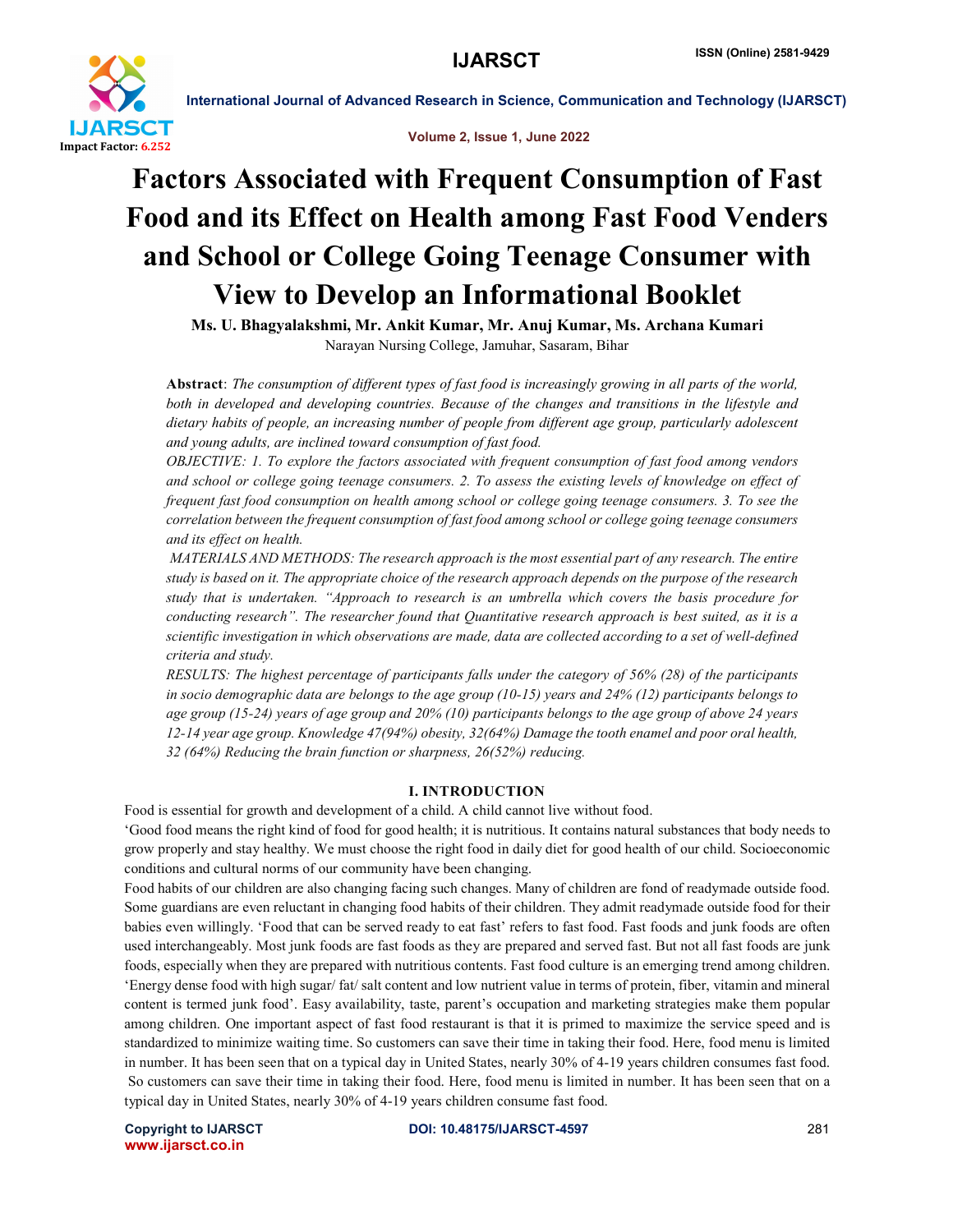

#### Volume 2, Issue 1, June 2022

#### Fast Food Promotion

In aged 12–18 years of US; there is a decrease in percentage of energy intake from foods consumed at home, whereas the proportion of energy intake from restaurant food and fast food increased over time. Consumption of fast food promoted in various ways throughout the globe. Sponsorship of sports or cultural competitions with attractive gifts is the main means of promotion of first food sale. This offers discounts on purchase of their fast food brand. Sports stars are often involved in advertisement of fast food products. Advertisements in television with animation and cartoon are another way of lunching first food. This activity has an important role in promoting unhealthy dietary practices with diets reach in fat, sodium or added sugar among children. Apart from advertising via television, other media like posters, magazines, billboards, radio and cinemas favor fast food marketing.

Factors Related to Fast Food Consumption

Fast foods are taking popularity by nuclear families because working parents have less time for meal preparation by themselves. Majority of working parents with school going children are in stress. Children spend most of the time away from home by attending tuition classes after school hours. Children take breakfast at home and fast food in school or outside school. A positive correlation of increased fast food consumption and increased body mass index was found among adolescents. Socio economic status is an important factor related to fast food consumption. Children from high socio-economic status prefer fast foods to traditional foods despite their better nutritional knowledge. It has been seen that children who are overweight are significantly more likely to recognize fast food restaurant logos than other food logos. Again, families' socio-demographic characteristics play a role in children's recognition of food logos. Factors related to fast food preference by Bangladeshi university students are convenience, easy accessibility, taste, cost and quick service in fast food shop. Most of the fast food users take such kind of food though they known well about negative effects on themselves associated with fast food consumption.

#### Fast Foods and School

Scenario of food presentation in school areas differ from region to region. Junk foods are widely available by the sides of schools of country like ours. Cafeterias at the schools are reluctant with balanced nutritious diet; rather interested to offer cold drinks, chips and many other foods of low nutritional value. Junk foods in school cafeteria often compete with nutritious homemade school Tiffin. Banding of junk foods in school cafeteria is a rare occurrence in this region. Mid-day meal program is not introduced in private schools of our country but this program has been introduced specially in government schools of many countries. Healthy foods are offered to children through this program. In primary schools of many European countries, commercial food activities are restricted. Beverages may be offered among secondary school students of these countries with active participation of educators and parents.

#### Bangladeshi Fast Foods and Junk Food

There are different types of fast foods and junk foods throughout the country. These include barger, sandals, hotdog, chicken hot, mutton chop, beaf stak, roasted chicken, chicken tikka, grill chicken, role, patties, pakora, samosa, sngara, pizza, tandoor, French fries, fuska, onthon, nodules, aloo tikki, dal puri, chaat, chole bhature, pav bhaji and dhokla. Fat and calorie content in fast food depends on cooking process. Most of the fast foods are prepared by deep frying in fats especially Trans fat and saturated fats. Foods which are baked, roasted or cooked in tandoor have lower fat content. Hydrogenated oil used in cooking is rich in Tran's fats. Tran's fat content in fast food is far higher than western food. Tran's fat content in bhatura, parantha and puris is 9.5%, 7.8% and 7.6%, respectively as compared to 4.2% in regular French fries.

#### Effects of Excess Fast Food Consumption

Fast food consumption is definitely harmful to child health. Children who eat fast food have higher intake of energy, fat, saturated fat, sodium, carbonated soft drink, and lower intake of vitamins A and C, milk, fruits and vegetables than those who do not take fast food  $(P<001)$  Diet with high sugar, salt, saturated fat and calorie is responsible for disabilities like obesity, hypertension, dyslipidemia and impaired glucose tolerance . There is positive correlation (p=<0.001) between frequency of consumption of fast food and body mass index. An increased odds of being obese (OR 2.2; 95% CI 1.3-3.9) among a private university students of Dhaka taking fast foods regularly is also observed. Subsequently, obesity related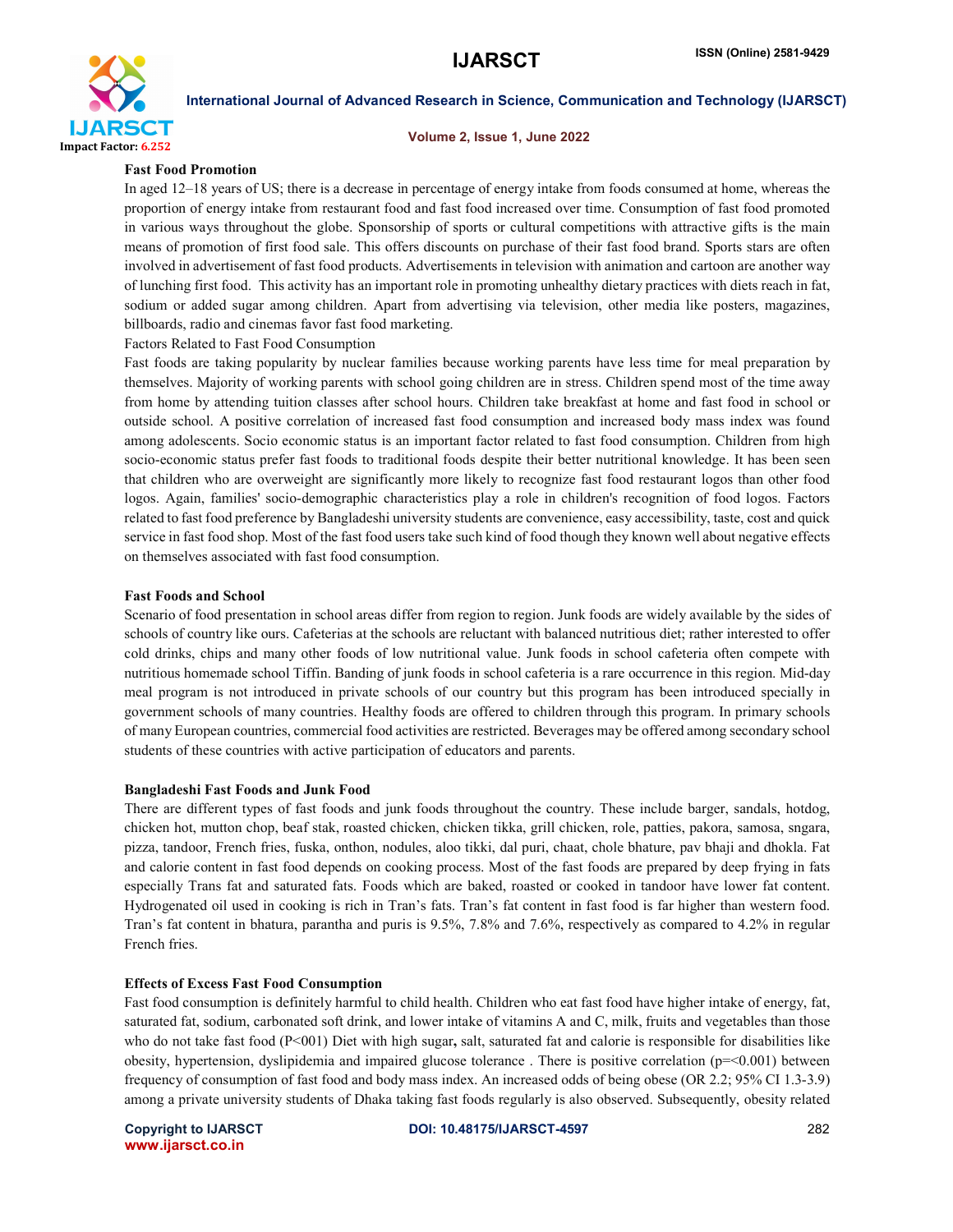

#### Volume 2, Issue 1, June 2022

problems in terms of morbidity and mortality is evident. Fast food may be associated with poor hygiene during preparation, storage and handling. It invites microbiological contamination and is a risk factor of heart diseases even. Energy content of such food is much more than recommended allowance for children. It leads to higher calories from total and saturated fat where micronutrient content is low. Calcium and magnesium depleted fast food are responsible for osteoporosis. Diets rich in free sugars may lead to increased risk of dental caries also. Very often fast food restaurants and habit of fast food consumption are becoming issue of criticism in the media of Bangladesh due to adulteration of food items with food colors, other hazardous chemicals, microbial safety and hygiene of the restaurants. The coloring agents in the foods are regarded as carcinogen.

#### II. MATERIAL AND METHOD

Research Design: Cross sectional survey was used

Setting of the Study: Setting of the study is Selected School and college venders.

Target Population: 50 in number (vender's- 25 teenage- 25)

Sample and Sampling Technique: Non-probability Purposive sampling technique will be used for selecting the sample. Sample (Inclusion &Exclusion)

Inclusion:

- Children class  $8<sup>th</sup>$  to  $10<sup>th</sup>$
- Children who are willing to participate in the data collection.

#### Exclusion:

The study excludes the Venders and school going teenage who are not

- Not able to understand and speak Hindi or Bhojpuri
- Not willing to understand and speak Hindi or Bhojpuri

#### III. REVIEW AND LITERATURE

Hesamedin Askari Majabadi,Mahnaz Solhi (2016 Mar 6) The consumption of different types of fast food is increasingly growing in all parts of the world, both in developed and developing countries. Because of the changes and transitions in the lifestyle and dietary habits of people, an increasing number of people from different age groups, particularly adolescents and young adults, are inclined toward consuming fast food. The objective of this study was to investigate the factors influencing fastfood consumption among adolescents in Tehran, Iran. The present qualitative study was conducted in 2012 - 2013 in Tehran, the capital of Iran. To achieve the objective of this study, 42 adolescents were enrolled in this study through a purposive sampling method, and the required data was collected via individual semi-structured in-depth interviews. Data collection and analysis were carried out simultaneously, and the collected data was analyzed via a thematic content analysis and using MAXQDA 10 software. In this study after coding the transcribed interviews, the findings were categorized into three main themes as follows: personal views, social factors, and family factors. Each theme included several categories and subcategories, and the coded sentences and phrases were placed under each category and subcategory. The results of this study showed that the number of factors promoting fast-food consumption appeared to be more than the inhibiting factors and that the diverse factors at the individual and social level influenced fast-food consumption among adolescents.

#### https://www.ncbi.nlm.nih.gov/pmc/articles/PMC4884438/

Jagadish C Das January 2015: Fast food refers to food that can be served ready to eat fast. Fast food and junk food are often used interchangeably. Energy dense food with high sugar/fat/salt content and low nutrient value in terms of protein, fiber, vitamin and mineral content is termed junk food. Many of our children are fond of such readymade food. Sponsorship of sports or cultural competitions with attractive gifts is the main way of promotion of first food sale. Nuclear families, working mother, socioeconomic status, and close proximity of fast food shop, food test and quick service in the shop are important contributing factors of fast food consumption. This kind of food is responsible for obesity, hypertension, dyslipidemia, heart disease and diabetes. Easy availability of healthy food with reasonable prices along with its campaign, school midday-food programme and health education can improve dietary habits of children.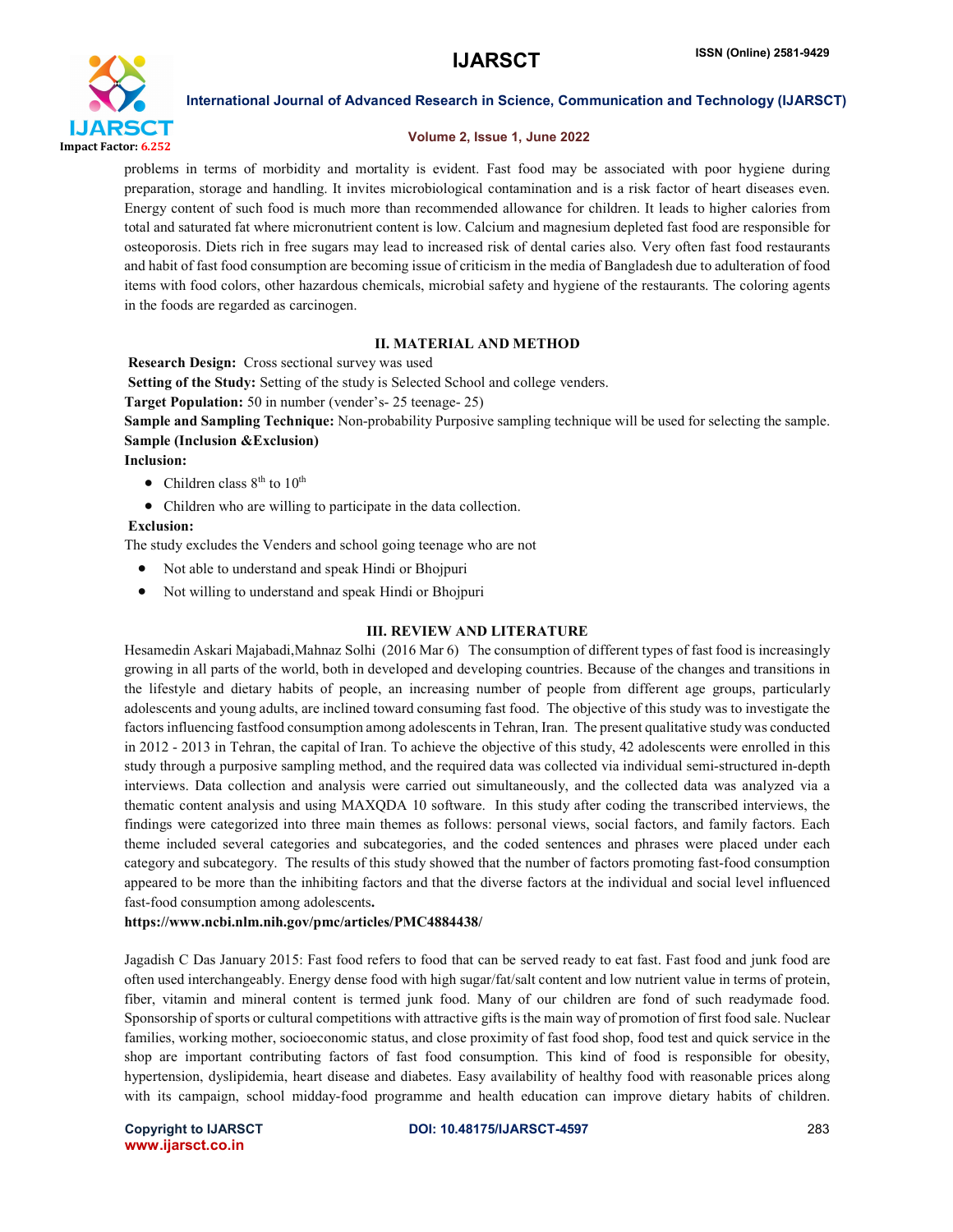

#### Volume 2, Issue 1, June 2022

Implementation of laws for regulation of marketing and selling of fast food may be another step in controlling consumption of such food by our children. Keywords: Fast foods, Junk foods, Children, Review. Medical and Clinical Reviews 2015;1(1):1-4

https://www.researchgate.net/publication/282115918\_Fast\_Food\_Consumption\_in\_C hildren\_A\_Review

Maree Scully , Belinda Morley , Philippe Niven 2020 Jun; 23 To examine demographic and behavioural correlates of frequent consumption of fast food among Australian secondary school students and explore the associations between fast food consumption and social/environmental factors. Design Cross-sectional survey using a web-based self-report questionnaire. Setting Secondary schools across all Australian states and territories. Participants Students aged 12-17 years participating in the 2012-2013 National Secondary Students' Diet and Activity survey (n 8392). Results Overall, 38 % of student's surveyed reported consuming fast food at least weekly. Being male, residing in lower socio-economic areas and metropolitan locations, having more weekly spending money and working at a fast food outlet were all independently associated with consuming fast food once a week or more, as were several unhealthy eating (low vegetable intake and high sugary drink and snack food intake) and leisure (low physical activity and higher commercial television viewing) behaviours and short sleep duration. Frequent fast food consumption and measured weight status were unrelated. Students who agreed they go to fast food outlets with their family and friends were more likely to report consuming fast food at least weekly, as were those who usually 'upsize' their fast food meals and believe fast food is good value for money. Conclusions these results suggest that frequent fast food consumption clusters with other unhealthy behaviours. Policy and educational interventions that reach identified at-risk groups are needed to reduce adolescent fast food consumption at the population level. Policies placing restrictions on the portion sizes of fast food may also help adolescents limit their intake.

Sujan Bohara, Kanchan Thapa (2021) conducted a cross-sectional study among adolescent students of Junk food consumption and its consequences in Kaki district, Nepal. Has become a major public health concern globally because of its deteriorating health consequences and surging prevalence. Though its adverse health consequences are widely prevalent in all age groups, children and adolescents are more at risk. It may lead to obesity and act as a risk factor for different noncommunicable diseases (NCD's) like heart diseases, cardiovascular disease, cancer, hypertension, diabetes, etc. This study was carried out to explore the junk food consumption and its associated factors among adolescent students. We used a stratified proportionate sampling technique to recruit the participants. A selfadministered questionnaire was used for data collection. Descriptive and vicariate statistical analysis was performed. The odds ratio was computed to test the association. The study found that more than half of the participants (60.30%) consumed junk foods over the last 30 days, more prevalent among public school participants (65.1%) followed by participants of private school (56.3%). More than half of the participants consumed salty snacks (58.7%) followed by sweets (57.5%). The time of consumption was found to be higher together with friends (83.9%). Similarly, it was consumed more while the participants were on a trip (70.1%). Consumption of junk foods was significantly associated with public school (OR: 1.44, CI = 1.01–2.06), single family (OR: 1.46, CI = 1.01–2.10), living with parents (OR: 1.64, CI = 1.03–2.63), while on travel (OR: 1.99, CI = 1.33– 2.98), while reading (OR: 2.01, CI = 1.16–3.47), at home (OR: 2.20, CI = 1.53–3.16), at school (OR: 2.86, CI = 1.98– 4.12), friends' influence (OR: 2.01, CI = 1.37–2.94), and junk food availability at home (OR: 1.92, CI = 1.33–2.76). Consumption of junk foods among adolescent students was remarkably high in both public school and private school adolescents. Regardless of adequate knowledge on harmful consequences of junk foods, schoolgoing adolescents are consuming junk foods due to its easy availability and ready-touse packaging. The government of Nepal should strictly standardize and regulate advertising policies and extravagant health claims advertised by junk food manufacturers. An appropriate intervention targeted to adolescents to improve food behaviors is recommended.

European Journal of Economics, Finance and Administrative Science 2012 This study is basically an exploratory research to give an insight into the trends that has increased the fast food consumption. An empirical investigation has been done to study the implications of fast food consumption on health and healthy eating habits of the consumers using reliable data sources. Proportion technique was used through excel package, frequency table graph and pie chart were plotted to get it presentable and have a check of evaluated percentage in different parameters. To get require output It was concluded that fast food consumption is increasing day by day, during author's survey it was computed that people prefer to get convenience food that they can just take away from drive thru, Faisalabad is a mass market there people are divided into two major entities, as either people belong to elite class or either from low class now, middle class is not of large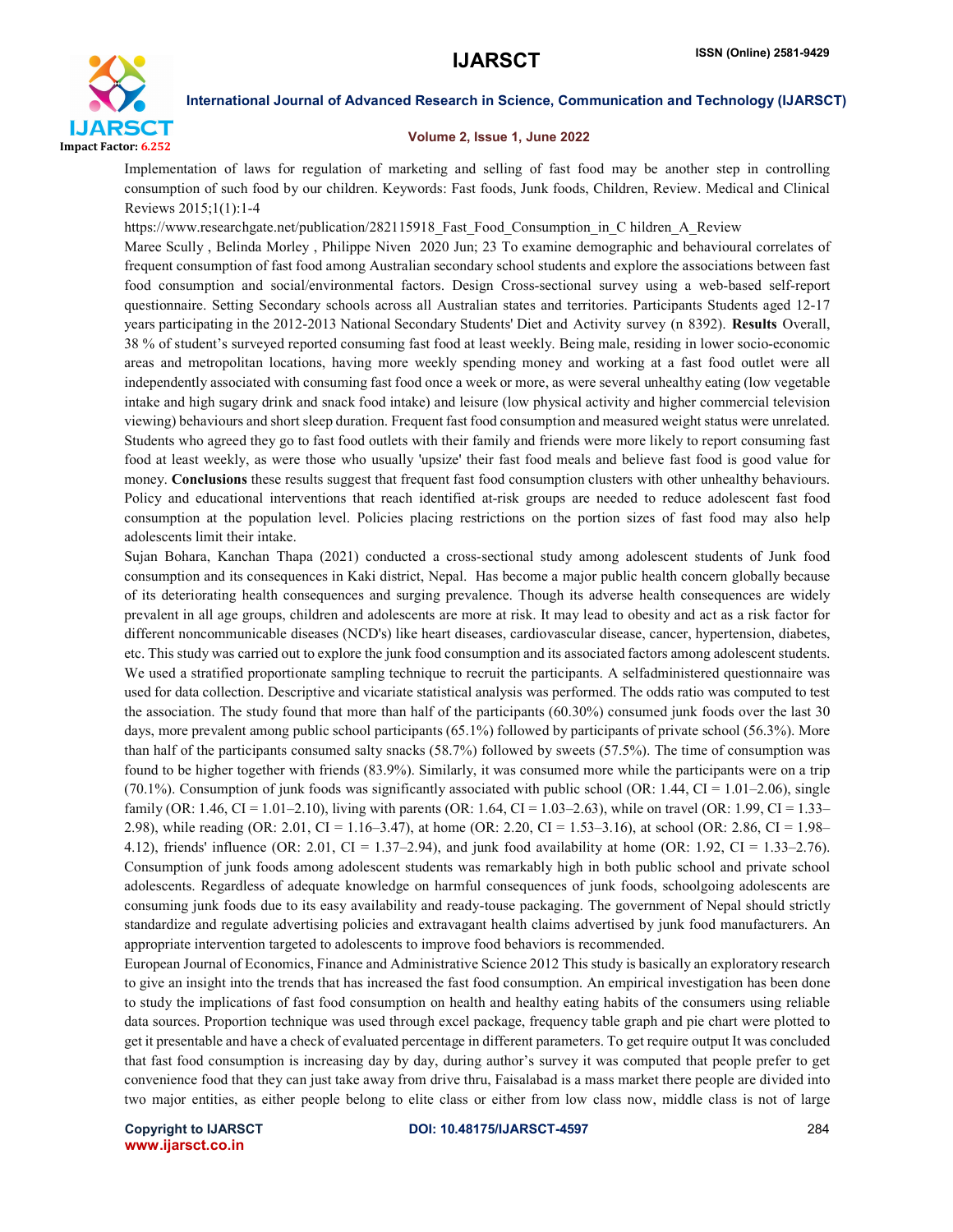

#### Volume 2, Issue 1, June 2022

population size, whereas majority of middle class and Upper class people is in Lahore. People who focused to go outside and visit different fast food centres as well as fine dining had usually priorities for good taste, but prefer fast food just due to its convenience and good taste as well. College students and employed people had been fonder of fast food, as they had short timed schedules and prefer it due to its convenience; on the other hand usually college students and other people don't understand or blame fast food

https://www.academia.edu/2533954/Review\_of\_Trends\_in\_Fast\_Food\_Consumption

S. E. Fleischhacker,K. R. Evenson,Rodriguez, A 27 April 2011 The frequent consumption of energy-dense fast food is associated with increased body mass index. This systematic review aims to examine the methodology and current evidence on fast food access and its associations with outcomes. Six databases were searched using terms relating to fast food. Only peer-reviewed studies published in English during a 10-year period, with data collection and analysis regarding fast food access was included. Forty articles met the aforementioned criteria. Nearly half of the studies (*n* = 16) used their own set of features to define fast food. Studies predominantly examined the relationship between fast food access and socioeconomic factors  $(n = 21)$  and 76% indicated fast food restaurants were more prevalent in low-income areas compared with middle- to higher-income areas. Ten of 12 studies found fast food restaurants were more prevalent in areas with higher concentrations of ethnic minority groups in comparison with Caucasians. Six adult studies found higher body mass index was associated with living in areas with increased exposure to fast food; four studies, however, did not find associations. Further work is needed to understand if and how fast food access impacts dietary intake and health outcomes; and if fast food access has disparate socioeconomic, race/ethnicity and age associations.

https://onlinelibrary.wiley.com/doi/10.1111/j.1467-789X.2010.00715.x

Sam Abraham, Manuel Martinez, Gabriela Salas, Jessica Smith4 The purpose of the current study was to explore college students' perceptions of the health effects of fast food consumption and their eating habits. The consequences of increased fast food consumption among college students are raising health problems, which include obesity, diabetes, and metabolic syndrome. The problem was explored in a quantitative survey using a cross-sectional approach with a descriptive design. A sample size of 120 college students among a 2000 student-body population in the Midwestern United States participated in the survey. On a 4-point Liker-type scale of strongly disagree (1) to strongly agree (4), the strongest agreement for the perception statement was: "Obesity is linked to increased fast food consumption" (M=3.54; SD=0.57). However, in the habit category, the students claimed, "I go to fast food restaurants more often, in the evenings, when hanging out with friends" (M=3.08; SD=0.73). The students were aware of the risks associated with fast food consumption on health; however, their eating habits did not indicate they practiced what they knew could be harmful to their health, especially when they were socializing with friends. Hopefully, this study will help attract attention to evils of food choices and its effects on health.

Farzana Quoquab Rozhan Abu Dardak Sabarudin Zakaria January 2011 This study aims to understand consumer preference relating to the fast food in Malaysian market. Moreover, this paper seeks to investigate the trend and pattern of fast food consumption and the importance of various factors affecting the choice of fast food among Malaysian consumers. Findings suggest that expenditure for fast food mostly goes to fried chicken, while instant noodles are the least. Moreover, food safety, speed in delivery and food taste suitability has been found as the main influential factors for purchasing the fast food. On the contrary, quality, freshness, easy to cook, and cleanliness are the second priority. Furthermore, 'Halal' status has been indicated as the most important factor for the Muslim consumers. Survey method using convenience sampling has been carried out for conducting this study. Therefore, further research targeting a more diverse group of consumers employing random sampling can provide greater generalization.

https://www.researchgate.net/publication/277076342 Consumers%27 preference and consumption towards fast foo d\_Evidence\_from\_Malaysia

Hayley G. Janssen[Opens in a new window],Davies, Lucinda and Leonard 17 October 2017 Out-of-home foods (takeaway, take-out and fast foods) have become increasingly popular in recent decades and are thought to be a key driver in increasing levels of overweight and obesity due to their unfavourable nutritional content. Individual food choices and eating behaviours are influenced by many interrelated factors which affect the results of nutrition-related public health interventions. While the majority of research based on out-of-home foods comes from Australia, the UK and USA, the same issues (poor dietary habits and increased prevalence of noncommunicable disease) are of equal concern for urban centres in developing economies undergoing 'nutrition transition' at a global scale. The present narrative review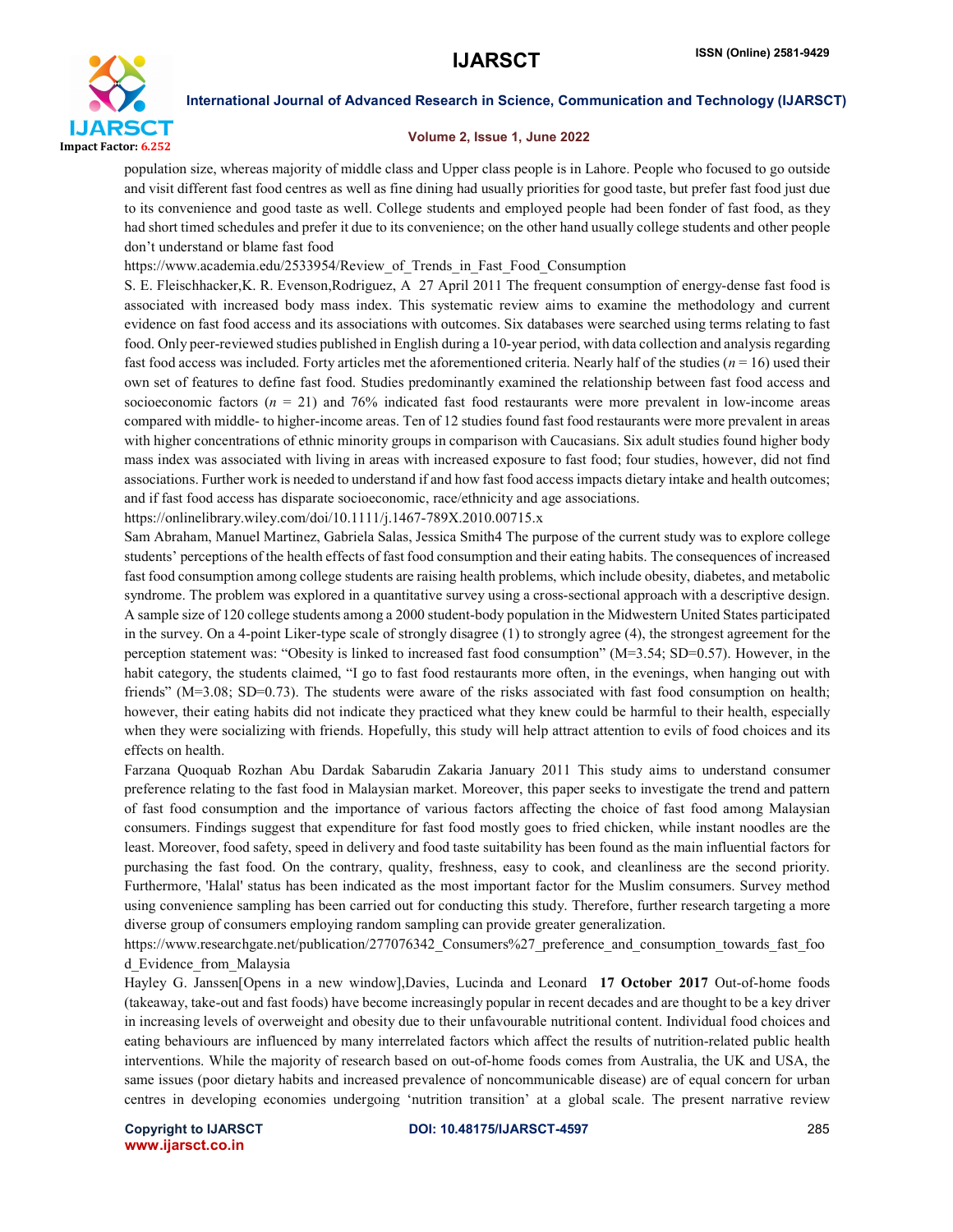

#### Volume 2, Issue 1, June 2022

documents key facets, which may influence out-of-home food consumption, drawn from biological, societal, environmental, demographic and psychological spheres. Literature searches were performed and references from relevant papers were used to find supplementary studies. Findings suggest that the strongest determinants of out-of-home food availability are density of food outlets and deprivation within the built environment; however, the association between socio-economic status and outof-home food consumption has been challenged. In addition, the biological and psychological drives combined with a culture where overweight and obesity are becoming the norm makes it 'fashionable' to consume out-of-home food. Other factors, including age group, ethnicity and gender demonstrate contrasting effects and a lack of consensus. It is concluded that further consideration of the determinants of out-of-home food consumption within specific populations is crucial to inform the development of targeted interventions to reduce the impact of out-ofhome foods on public health.

Maree Scully, Belinda Morley, Philippe Niven, David Crawford, Iain S Pratt, Melanie Wakefield and for the NaSSDA Study Team 16 March 2020 To examine demographic and behavioural correlates of frequent consumption of fast food among Australian secondary school students and explore the associations between fast food consumption and social/environmental factors .Cross-sectional survey using a webbased self-report questionnaire. Secondary schools across all Australian states and territories. Students aged 12–17 years participating in the 2012–2013 National Secondary Students' Diet and Activity survey (*n* 8392). Overall, 38 % of students surveyed reported consuming fast food at least weekly. Being male, residing in lower socio-economic areas and metropolitan locations, having more weekly spending money and working at a fast food outlet were all independently associated with consuming fast food once a week or more, as were several unhealthy eating (low vegetable intake and high sugary drink and snack food intake) and leisure (low physical activity and higher commercial television viewing) behaviours and short sleep duration. Frequent fast food consumption and measured weight status were unrelated. Students who agreed they go to fast food outlets with their family and friends were more likely to report consuming fast food at least weekly, as were those who usually 'upsize' their fast food meals and believe fast food is good value for money. These results suggest that frequent fast food consumption clusters with other unhealthy behaviours. Policy and educational interventions that reach identified atrisk groups are needed to reduce adolescent fast food consumption at the population level. Policies placing restrictions on the portion sizes of fast food may also help adolescents limit their intake.

#### ETHICAL APPROVAL

This study was approved by the institutional ethical committee of Gopal Narayan Singh University, Jamuhar, Rohtas (Bihar) on 15th feb 2022. Written permission was taken from the school authority also participants gave their consent through their signature on the consent form before initiation of the session All survey data were stored in accordance with national legislation and institutional policies confidentiality of participants information was maintained.



#### IV. STUDY SUBJECT CHARACTERISITICS

Figure 1: AGE DISTRIBUTION IN PERCENTAGE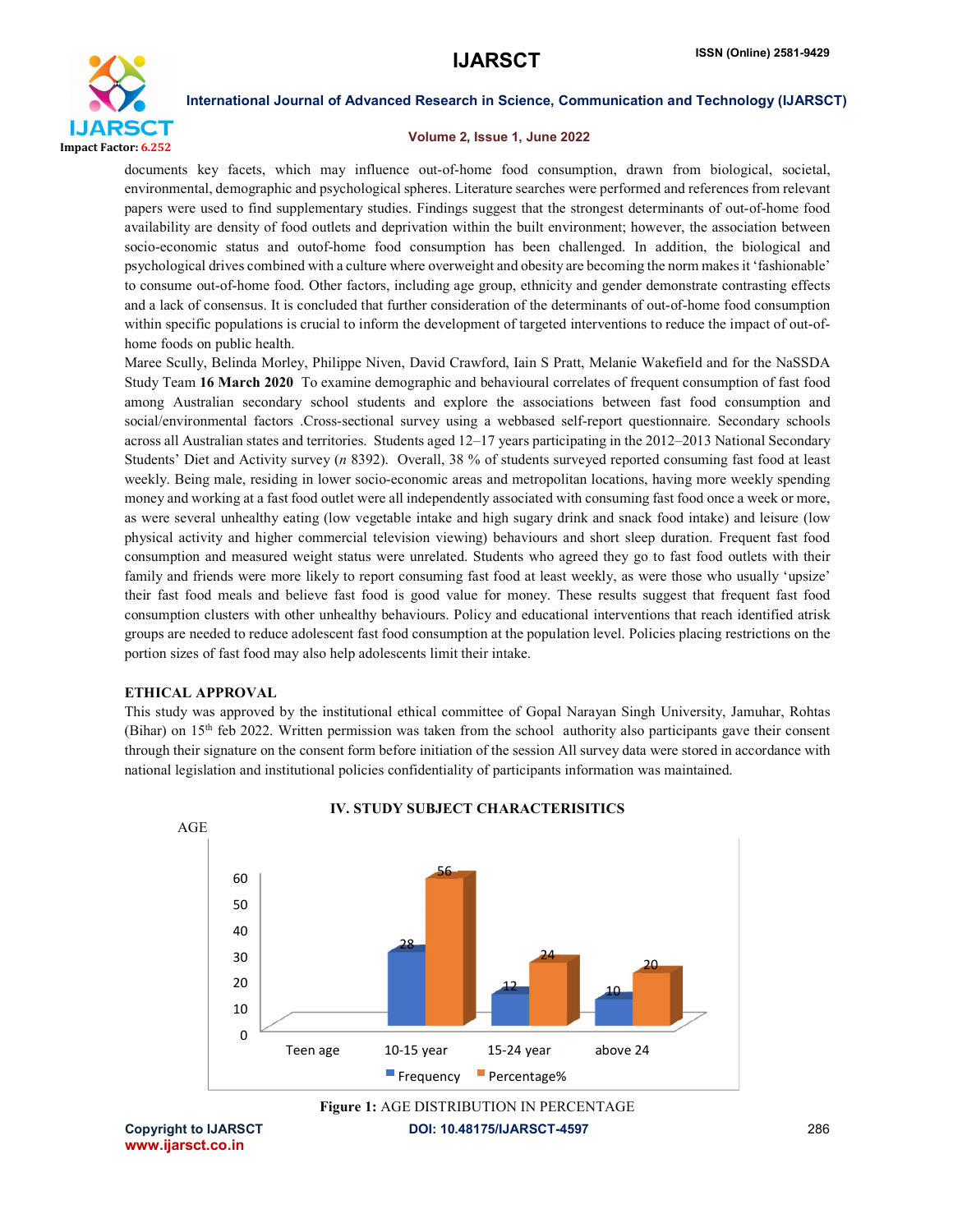

## Volume 2, Issue 1, June 2022

Percentage wise distribution of participants in relation to their age group indicated 28(56%) of them belongs to 10-15 years of age, 12(24%) of them belongs to 15-24 years of age , 10(20%) of them belongs to above 24 years of age.





In the percentage distribution of participants about 36 (72%) male and 14 (28%) are female.



Figure 3: Education Distribution with Percentage

Majority of 2% (1) participants is uneducated and 8% (4) participants get primary education and 72% (36) participants get secondary education and 14% (7) participants get intermediate education and 4% (2) participants get graduation and 0% (0) participants are above graduation.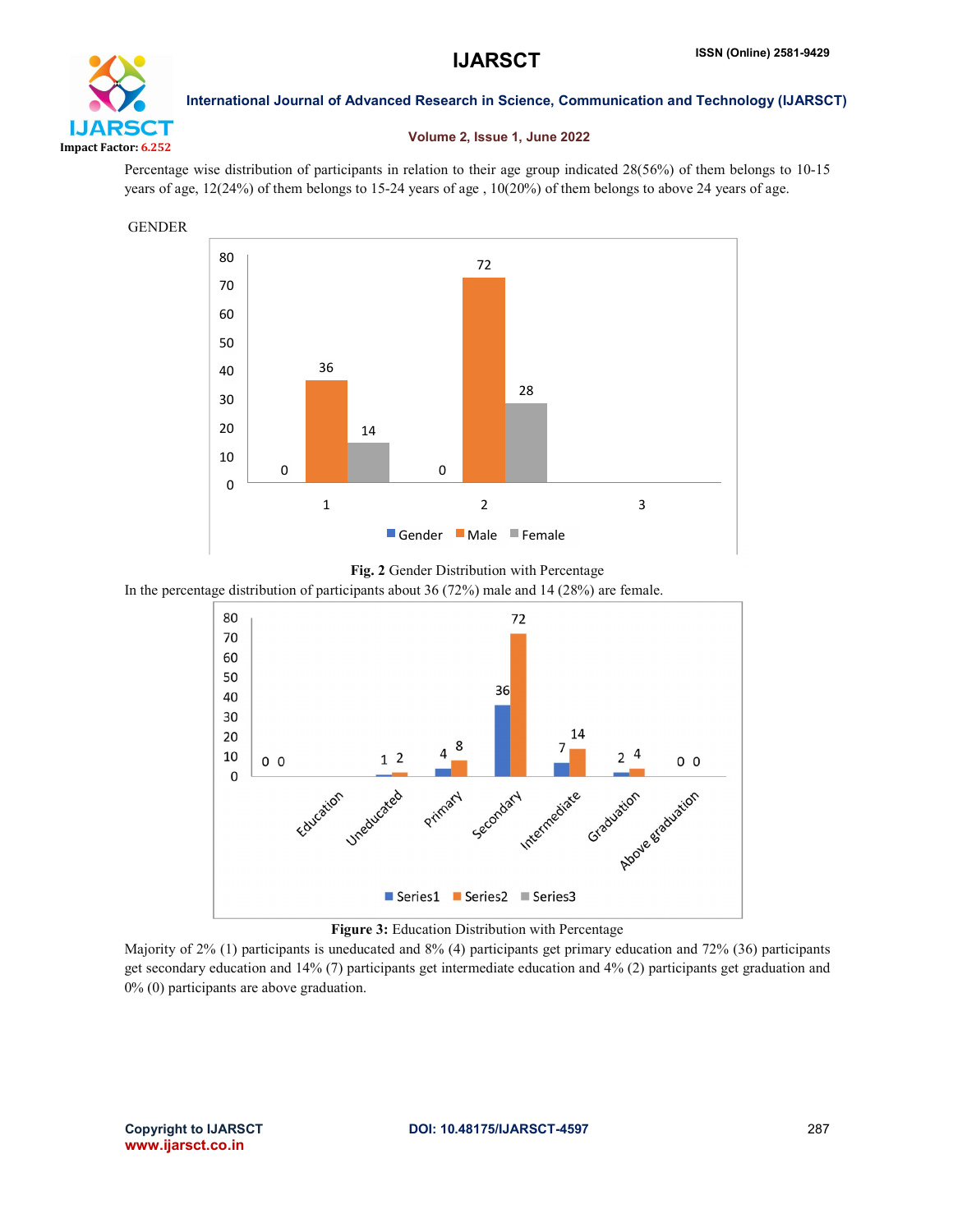# LIARSCT

Impact Factor: 6.252

International Journal of Advanced Research in Science, Communication and Technology (IJARSCT)





Majority 20% (10) participants their eating habits is vegetarian and 80% (40) participants their eating habits is non vegetarian.

#### V. DISCUSSION

 A report of finding is never sufficient to convey their significance. The meaning that the researcher gives to the result plays a rightful and important role in the report. The discussion section is devoted to thoughtful and insightful analysis of the finding leading to a discussion of a clinical and theoretical utile

The chapter deals with the discussion in according with the objective of the study and hypothesis. The statement of the problem was "Factors associated with frequent consumption of fast food and its effect on health among fast food vendors and school or college going teenage consumer with view to develop an informational booklet.

#### VI. OBJECTIVE OF THE STUDY

- 1. To assess the existing levels of knowledge on effect of frequent fast food consumption on health among vendors and school or college going teenage consumer
- 2. To explore the factor associated with frequent consumption of fast food among vendors and school or college going teenage consumer
- 3. To see the correlation between the frequent consumption of fast food among vendors and school or college going teenage consumer and its effect on health.

#### VII. MAJOR FINDING OF THE STUDY

Objective: 1.To explore the factor associated with frequent consumption of fast food among vendors and school or college going teenage consumer

To explore the factors such as Taste 41(82%) , Packing 40(80%) ,Peer pressure 31(62%) , Easy handle with care 30(60%) ,social status 28(56%) ,low price 28(56%), Aroma/flavour/smell 27(54%).

Objective: 2.To assess the existing levels of knowledge on effect of frequent fast food consumption on health among school or college going teenage consumer

Knowledge 47(94%) obesity, 32(64%) Damage the tooth enamel and poor oral health, 32 (64%) Reducing the brain function or sharpness, 26(52%) reducing.

Copyright to IJARSCT **DOI: 10.48175/IJARSCT-4597** 288 Objective: To see the correlation between the frequent consumption of fast food among school or college going teenage consumer and its effect on health.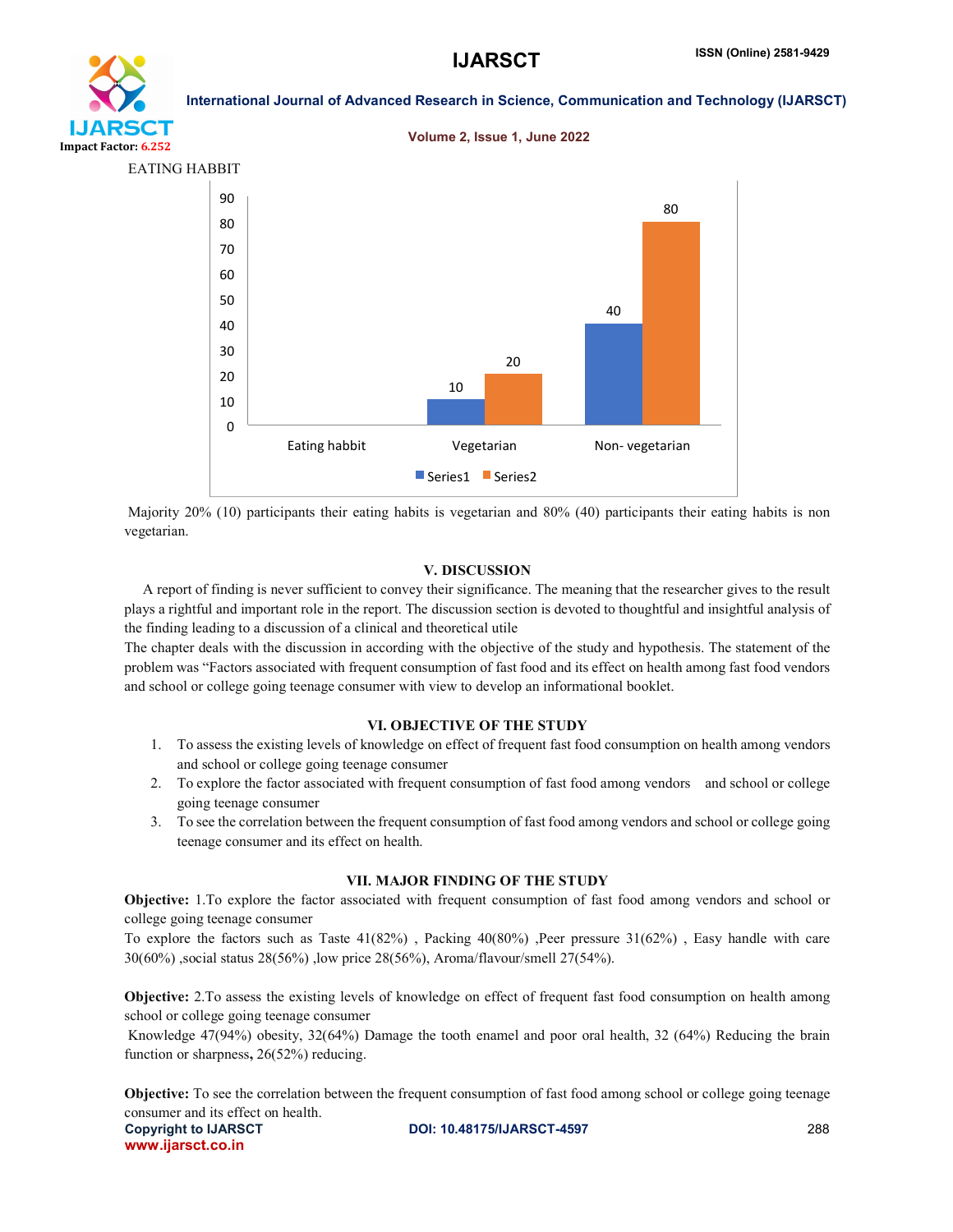

#### Volume 2, Issue 1, June 2022

Percentage wise distribution of teenage in relation to their age group indicated 28(56%) of them belong to 10-15 years of age, Education 36(72%) of them belong to secondary ,Gender 36(72%) of them belong to male ,Eating habit 40(80%) of them belong to Non- vegetarian.

## AGE

Percentage wise distribution of teenage in relation to their age group indicated 28(56%) of them belong to 10-15 years of age,  $12(24%)$  of them belong to  $15-24$  years,  $10(20%)$  of them belong to above 24 years.

## Gender

Percentage wise distribution of teenage in relation to their gender indicated 36(72%) of them belong to male, 14(28%) of them belong to female.

## Education

Percentage wise distribution of teenage in relation to their Education indicated 1(2%) of them belong to uneducated, 4(8%) of them belong to primary, 36(72%) of them belong to secondary, 7(14%) of them belong to intermediate, 2(4%) of them belong to graduation,  $0(0\%)$  of them belong to above graduation.

## Eating habit

Percentage wise distribution of teenage in relation to their Eating habit indicated 10(20%) of them belong to vegetarian, 40(80%) of them belong to Non-vegetarian.

## VIII. CONCLUSION

Percentage wise distribution of participants in relation to their age group indicated 28(56%) of them belongs to 10-15 years of age, 12(24%) of them belongs to 15-24 years of age, 10(20%) of them belongs to above 24 years of age. Majority of 2% (1) participants is uneducated and 8% (4) participants get primary education and 72% (36) participants get secondary education and 14% (7) participants get intermediate education and 4% (2) participants get graduation and 0% (0) participants are above graduation. Majority 20% (10) participants their eating habit is vegetarian and 80% (40) participants their eating habit is non vegetarian. To explore the factors such as Taste 41(82%) , Packing 40(80%) ,Peer pressure 31(62%), Easy handle with care 30(60%), social status 28(56%), low price 28(56%), Aroma/flavour/smell 27(54%). Knowledge 47(94%) obesity, 32(64%) Damage the tooth enamel and poor oral health, 32 (64%) Reducing the brain function or sharpness, 26(52%) reducing. Percentage wise distribution of teenage in relation to their age group indicated 28(56%) of them belong to 10-15 years of age, Education 36(72%) of them belong to secondary ,Gender 36(72%) of them belong to male ,Eating habit 40(80%) of them belong to Non- vegetarian.

## Declaration of Competing Interest

None

## Funding

This work has not been supported by any funding organization.

## Acknowledgement

We are grateful to the Narayan Nursing College, Gopal Narayan Singh University, all the participants and all other individual and organizations that supports this study.

## Data Availability

Data is available in the form of hard copies.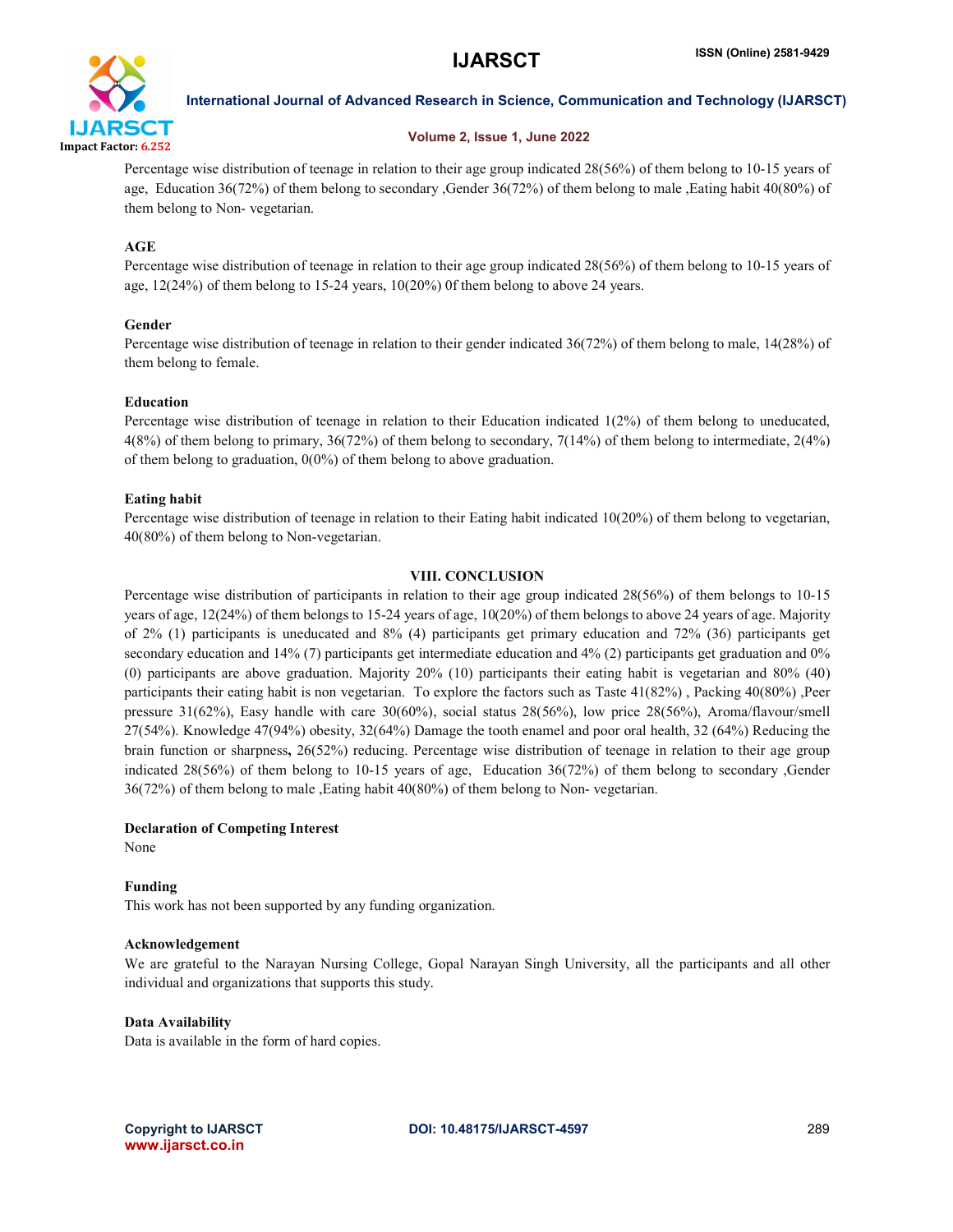

#### Volume 2, Issue 1, June 2022

#### **REFERENCES**

- [1]. http://schooldropoutprevention.com/country-data-activities/india/(1)
- [2]. SNIGDHA RANI BARUAH and UTPALA GOSWAMI (2012) International Journal of Farm Sciences 2(1) :141-144 https://citeseerx.ist.psu.edu/viewdoc/download?doi=10.1.1.1017.4911&rep=rep1&type= pdf <sup>(2)</sup>
- [3]. https://www.savethechildren.in/education/what-is-the-right-to-education act/?gclid=EAIaIQobChMIwvTMgbLc9gIVmZJmAh2g6gczEAAYAyAAEgInl\_D\_Bw E (3)
- [4]. http://erepository.uonbi.ac.ke/bitstream/handle/11295/7280/Thirari\_Causes%20of%20dropout.pdf?sequence= 1 (4)
- [5]. https://news.careers360.com/30-children-drop-out-secondary-schools-east-northeastbihar-worse-3973-hpbest-7-mhrd-data (5)
- [6]. https://news.careers360.com/udise-2020-21-education-ministry-dropout-ratesarunachalmanipur-mizoramassam-meghalaya-madhya-pradesh-haryana-west-bengal (6)
- [7]. Ketija Danovska (2018)https://www.divaportal.org/smash/get/diva2:1215119/FULLTEXT01.pdf (7)
- [8]. https://www.jstor.org/stable/48504861<sup>(8)</sup>
- [9]. Ketija Danovska (2018) https://www.divaportal.org/smash/get/diva2:1215119/FULLTEXT01.pdf (9)
- [10]. https://www.un.org/en/development/desa/population/publications/pdf/ageing/WPA2017 \_Highlights.pdf (10)
- [11]. SrinivasanVenkatesan(2010),A Study on School Drop-outs in Rural Settings , journal Psychology, volume 1 ,page 47-53https://www.tandfonline.com/doi/abs/10.1080/09764224.2010.11885445 (11)
- [12]. Andrew O. Buop, Peter J. O. Aloka, Philip Nyaswa(2018),School Based Factors Influencing Drop out among Primary School Pupils in Kenya,International Journal of Advanced and Multidisciplinary Social Science, volume 4, page 1- 7,doi:10.5923/j.jamss.20180401.01,http://article.sapub.org/10.5923.j.jamss.20180401.01. html (12)
- [13]. HussainEt.al(2010)An Assessment of the Causes of Drop outs in Primary Schools". https://ideas.repec.org/p/  $pra/mprapa/41987.html$  (13)
- [14]. Dr.S.Y.Swadi,Mr.BasavarajBiradav(2020) "A study of reviews on school dropouts and research gap"International journal of research and analysis reviews, volume 7,page no2349-5138 https://www.ijrar.org/papers/IJRAR2001901.pdf<sup>(14)</sup>
- [15]. Dr.Ali Imam,YogendranathTiwar(2016) "A Study of Potential Drop-Out and its Causal Factors in Elementary Schools "Indian journal of research, volume 5,https://journals.indexcopernicus.com /api/file/viewByFileId  $/609075.pdf$  (15)
- [16]. Juan Herrero et.al.(2016) "A study on Risk Factors for School Dropout in a Sample of Juvenile Offenders" frontiers in psychology journal, volume 7 DOI:10.3389/fpsyg.2016.01993, https://www.frontiersin.org/ articles/10.3389/fpsyg.2016 .01993/full (16)
- [17]. Baisakhi Sarkar,(2015) "study to determine the prevalence of school dropouts and its association with selected factors among of 6-19 years" international journal of science and,research,volume6,Pages:408 –410, https:// www.ijsr.net/get\_abstract.php?paper\_id=ART20173129 (17)
- [18]. Rupon Basumatary (2012) A study on school dropout across Indian states and UTs: an econometric study, International research journal of social science vol.1, page no.28-35 https://www.cabdirect.org/cabdirect/abstract/20133206610 (18)
- [19]. http://erepository.uonbi.ac.ke/bitstream/handle/11295/7280/Thirari\_Causes%20of%20dropout.pdf?sequence= 1 (19)
- [20]. S.V.Halawar (2019) A Study on School Dropouts and Student Strength of Dharwad District of Karnataka, India, International Journal of Current Microbiology and Applied Sciences , volume 8 , https://www.ijcmas.com/8-2-2019/S.V.%20Halawar.pdf<sup>(20)</sup>
- [21]. Tufi Machado SoaresIINeimar da Silva FernandesII Mariana CalifeNóbregaII Alexandre ChibebeNicolella, (2015), a study on Factors associated with dropout rates in public secondary education in Minas Geraisl, volume. 41, p. 757- 772, http://erepository.uonbi.ac.ke/bitstream/handle/11295/7280/Thirari Causes%20 of %20dropout.pdf?sequence=1 (21)